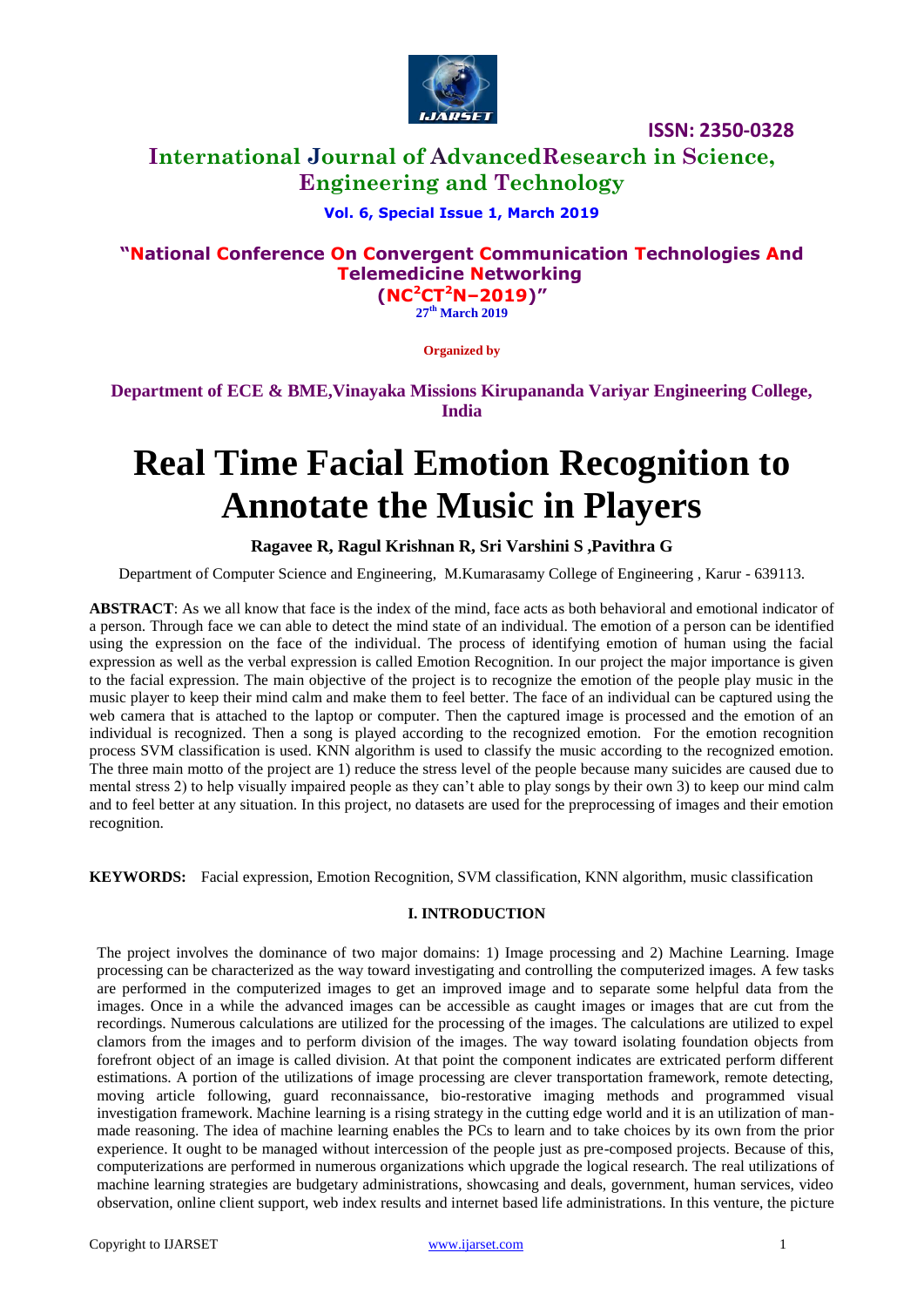

## **International Journal of AdvancedResearch in Science, Engineering and Technology**

#### **Vol. 6, Special Issue 1, March 2019**

## **"National Conference On Convergent Communication Technologies And Telemedicine Networking (NC<sup>2</sup>CT<sup>2</sup>N–2019)"**

**27 th March 2019**

**Organized by**

#### **Department of ECE & BME,Vinayaka Missions Kirupananda Variyar Engineering College, India**

preparing method is utilized to catch the essence of an individual and to process the picture for extricating the element focuses. At that point the feeling can be identified utilizing the extricated highlight focuses. SVM classification is utilized for this procedure. Machine learning systems are utilized for the grouping of music and playing of melodies dependent on the perceived feeling. KNN classification is utilized for the explanation of melodies in the players. The blend of picture handling and machine learning procedures gives improved productivity to the compelling usage of the framework. The continuous catching of pictures without utilization of any datasets diminishes the intricacy and time taken for the preparing.

#### **II.LITERATURE SURVEY**

Yingruo Fan, Jacqueline C.K. Lam and Victor O.K. Li[1] have proposed the Multi-Region Ensemble Convolutional Neural Network structure. Through this system, the learning intensity of CNN models has been upgraded. For the assessment of the proposed strategy two understood outward appearance Databases are utilized: AFEW 7.0 and RAF DB. The Acted Facial Expression in the Wild 7.0(AEFW 7.0) Database comprises of numerous video cuts which incorporates 773, 383 and 653 video cuts for preparing, approval and test separately. The Real-world Affective Faces Database(RAF DB) comprises of 12271 preparing tests and 3068 testing tests as pictures. The marked articulations in this strategy are: irate, appall, dread, upbeat, miserable, nauseate, astonishment and impartial. The three sub areas of face that taken into contemplations are: left-eye, nose and mouth. The normal precision of this technique is 76.73%. The framework has the favorable position that the last expectation exactness was improved by the data that is assembled from the various areas of facial pictures. This is the principle preferred standpoint of this strategy. The calculation cost is costly because of the use of lattice registering for the assurance of commitments of individual sub-systems.

Feng-Ju Chang, Anh Tuan Tran, Tal Hassner, Lacopo Masi, Ram Nevatia and Gerard Medioni[2] have proposed a profound learning strategy for the estimation of 3D outward appearance coefficients. This paper acquainted another method with model outward appearances straightforwardly from the picture powers. The proposed profound neural system was known as ExpNet. The subjective and quantitative correlations of outward appearances are made. It clarified about the portrayal of 3D pictures and their demeanors. It utilizes CK+ datasets and EmotiW 17 datasets. The Cohn-Kanade+ is an obliged dataset and it comprises of frontal pictures that taken from the research facility. It contains around 327 face video cuts that are utilized for the acknowledgment of seven feelings, for example, irate, hatred, disturb, dread, cheerful, trouble and shock. The Emotion Recognition in the Wild datasets contains video outlines that are gathered from 54 motion picture DVDs. I t contains around 383 face video cuts that are utilized for the acknowledgment of seven feelings, for example, outrage, nauseate, dread, upbeat, unbiased, pity and astonishment. For the acknowledgment of outward appearance the accompanying advances are included: speaking to 3D countenances and articulations, producing 3D articulation information, preparing ExpNet to anticipate articulation coefficients and evaluating articulations coefficient with ExpNet. The handling velocity of this framework is quicker than its choices. The drawback of this framework is here and there the forecasts are conflicting because of extraordinary survey conditions that are trying for milestone identification techniques. It contains normal exactness of about 88%.

Aishwarya Kulkarni, Ankita Shendge, Vaishnavi Varma and Nisha V.Kimmatkar [3] have proposed a shrewd framework for the programmed identification of human articulations. The framework is separated into four stages as: 1) pre handling and face recognition 2) division and highlight point extraction 3) information decrease and 4) feeling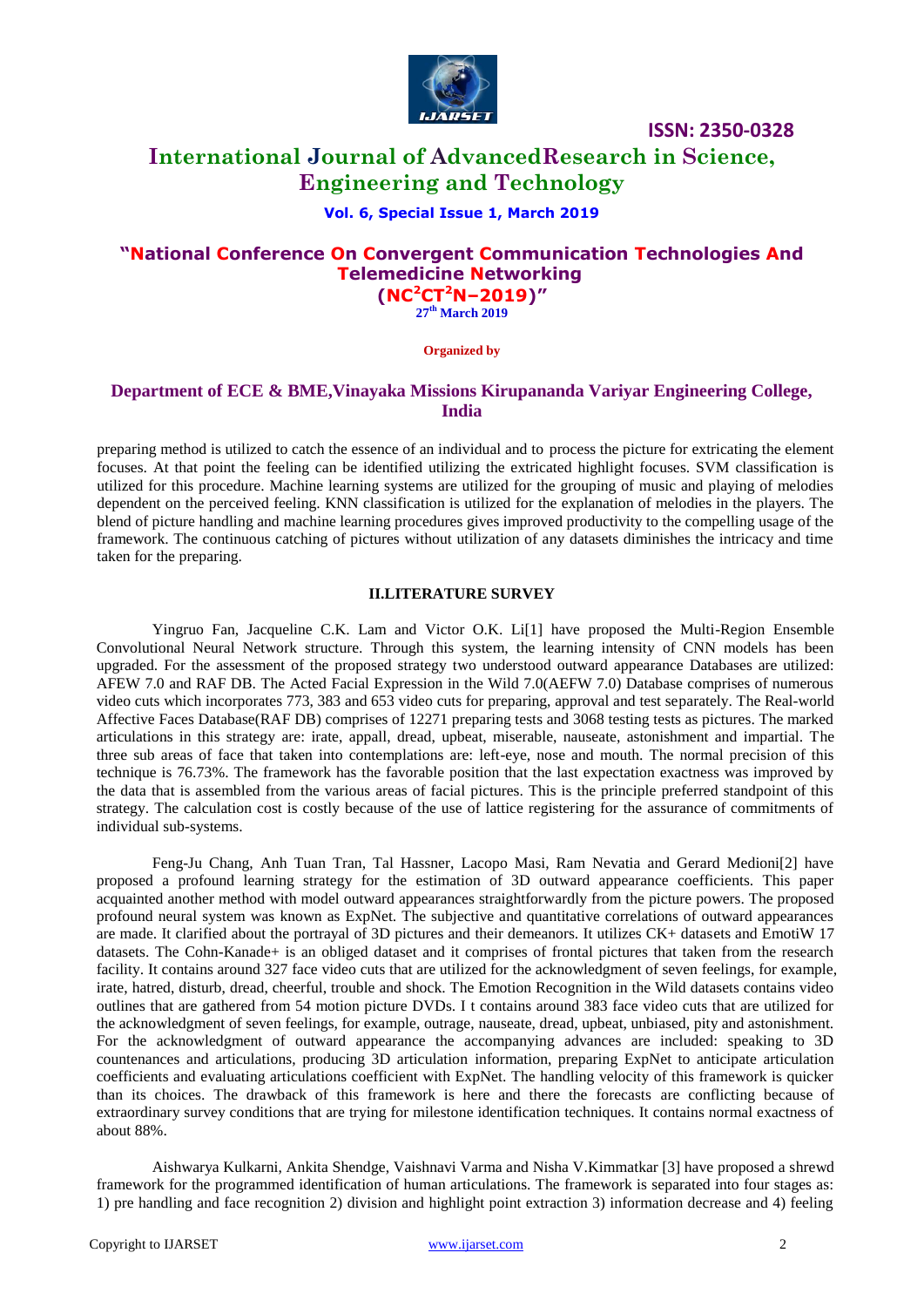

# **International Journal of AdvancedResearch in Science, Engineering and Technology**

#### **Vol. 6, Special Issue 1, March 2019**

## **"National Conference On Convergent Communication Technologies And Telemedicine Networking (NC<sup>2</sup>CT<sup>2</sup>N–2019)"**

**27 th March 2019**

**Organized by**

#### **Department of ECE & BME,Vinayaka Missions Kirupananda Variyar Engineering College, India**

order. The harsh sets hypothesis is utilized for the preprocessing of pictures. The preprocessing procedure is conveyed with the assistance of ImageNet datasets. The vital Component Analysis (PCA) is connected for information decrease process. The facial segments that taken into contemplations are: left eye, right eye, eyebrows, eyes, lips and nose. All the facial segments are extricated and prepared independently. The Support Vector Machine (SVM) is utilized for the grouping of articulations dependent on the extricated highlight focuses. Two sorts of arrangement plans are utilized in SVM grouping which incorporates: One Against One (OAO) and One Against All (OAA). Utilizing this two grouping plans six essential feelings are perceived as pursues: furious, sicken, dread, upbeat, tragic and shock. It gives viable examination of outward appearances. This framework gives the general exactness of about 95%.

Dhwani Mehta, Mohammad Faridul Haque Siddiqui and Ahmad Y. Javai [4] have proposed a framework for the programmed acknowledgment of human feelings which thus helps in the educating of social knowledge to the machines. Sensors are utilized for the precise location of feelings which builds the productivity and the dependability of the framework. This framework includes the cooperation of Augmented Reality. The blended reality gadget named Microsoft HoloLens (MHL) is utilized for the discovery of feelings. This paper analyzes the outcomes that are gotten from both MHL and webcam. Notwithstanding facial highlights it utilizes voice, forms of non-verbal communication dialects and motions for the acknowledgment of feelings. The means that are engaged with the acknowledgment of feelings are: highlight choice, include grouping, include extraction and classifiers. Three principle databases are utilized for the arrangement of feelings: 1) RGB Database 2) Thermal Database and 3) 3D Database. The RGB Database incorporates CK, JAFEE and MULTI PIE Databases that contains 593, 213 and 7,50,000 pictures individually. The absence of force names in RBG Databases makes burden for the analyses which thusly diminishes the productivity. The warm Database comprises of databases, for example, Imaging, Robotics and Intelligent System Database (IRIS) , National Institute of Standards and Technology (NIST) and Natural Visible and Infrared Facial Expressions (NVIE). The IRIS comprises of 30 pictures in which 28 are men and 2 are ladies. The NIST absolutely contains 1573 individual pictures in that 78 are ladies and remaining are men. At that point the NVIE comprises of absolutely 100 individual pictures. The warm database does not work legitimately amid the varieties in posture, age, scaling and temperature. A standout amongst the most utilized 3D databases is BU – 3DFE. It contains 100 individual pictures in which 56% are female and 44% are male. The downside of utilizing 3D Database is it isn't accessible in wealth which thus influences the precision of the framework. The feelings that are perceived utilizing this framework are: Happy, Sad, Angry, Surprise and Neutral. The exactness of this framework is 90%.

Pratik Gala, Raj Shah, Vineet Shah, Yash Shah and Sarika Rane [5] have structured a music player dependent on the feeling of a person. It takes out the procedure of manual playing of tunes which is a tedious procedure. Rather its plays a tune without anyone else from the locally accessible machine dependent on the perceived feeling. Viola Jones calculation and Principle Component Analysis are utilized for the face recognition process. The facial highlights that are thought about for the acknowledgment of feeling are: eyes pair, nose and mouth. The feelings can be named pursues: Happy, outrage, dismal, sicken and unbiased. In the preparation stage the picture dataset is utilized for the grouping of pictures dependent on feeling. The picture dataset comprises of pictures of different individuals and their different feeling states. The preparing of the framework pursues the accompanying advances: 1) Image upgrade 2) Face identification 3) Feature extraction and Emotion arrangement 4) Play music. In this framework the test pictures coordinates precisely with the pictures that are available in the preparation dataset. The exactness of the framework depends on the highlights that are separated from the pictures amid preparing. The normal precision of the framework is about 94%. The usefulness and the precision of the framework are high when contrasted and others. At once just a single feeling can be identified.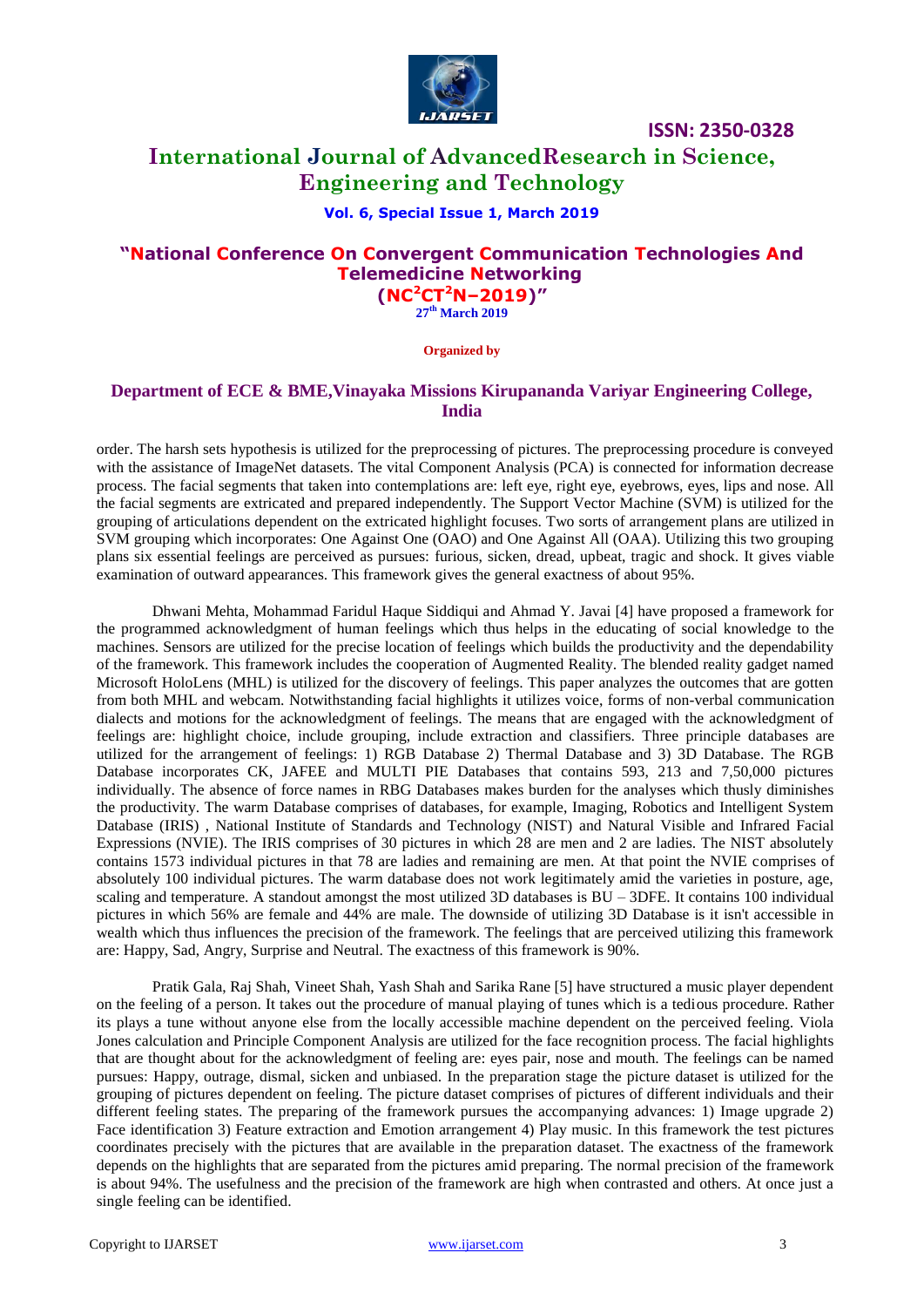

# **International Journal of AdvancedResearch in Science, Engineering and Technology**

#### **Vol. 6, Special Issue 1, March 2019**

## **"National Conference On Convergent Communication Technologies And Telemedicine Networking (NC<sup>2</sup>CT<sup>2</sup>N–2019)"**

**27 th March 2019**

**Organized by**

#### **Department of ECE & BME,Vinayaka Missions Kirupananda Variyar Engineering College, India**

Ivona Tautkute, Tomasz Trzcinski and Adam Bielski [6] have proposed a strategy that utilizes multilayered convolution layer for the feeling acknowledgment of a person. They proposed another technique called Emotional DAN (Deep Alignment Network) for the accomplishment of milestone acknowledgment challenge. AffectNet datasets which is a biggest dataset is utilized in the preparation stage. It contains around 1,00,000 facial pictures that are gathered from web. In the preparation stage, CK+ and JAFEE datasets that contains around 180 pictures of various sexes are utilized. For the element extraction process, the whole face is taken and the patches in the face are disregarded. This framework perceived seven fundamental feelings: glad, tragic, irate, shock, sicken, dread and impartial. As a straightforward structure it classifies feelings as: positive, negative and nonpartisan. The exactnesses differ starting with one dataset then onto the next. The general exactness of this framework is 89.6%.

Out of the blue, Sagar Gupta and Ashutosh Vaish [7] have utilized the Kaze highlights for the feeling location process. The Kaze highlights are utilized for the obscuring of picture. The Gaussian Mixture Model (GMM) is developed after the extraction of Kaze highlights from the pictures. This framework accomplishes high exactness and low calculation cost contrasted with different frameworks. The feeling identification includes the accompanying advances: preprocessing, highlight extraction and order of pictures. The pictures with same shading and size are mulled over for the preprocessing stage. CK+ datasets are utilized for the preparation and testing of the pictures. The means that are engaged with the discovery of feelings are: preparing of pictures, grayscale transformation, extraction of highlights, development of GMM and recognition of feeling. A general exactness of the framework is 87.5%.

Byoung Chul Ko [8] has proposed a framework that perceives feeling dependent on outward appearance of a person. The means engaged with this methodology are: 1) face and facial segment recognition 2) highlight extraction and 3) feeling order. This framework utilizes either facial pictures or video outlines for the feeling discovery process. The datasets that are utilized by this framework are CK+, CE, DISFA, BU-3DFE, JAFEE, B+, MMI, BP – 4D Spontanous and KDEF which contains around 593 video succession, 5060 pictures, 1,30,000 stereo video outlines, 100 facial pictures, 213 pictures, 16,128 facial pictures, 2900 video grouping, 41 facial pictures and 4900 facial pictures. The feelings that are perceived by this framework are: cheerful, miserable, dread, furious, shock, disturb, joyfully dismal, cheerfully astounded, joyfully sickened, unfortunately frightful, tragically irate and tragically astonished. Use of extensive scale datasets and huge measure of memory makes the framework to set aside more effort for the acknowledgment of feeling.

Biao Yang, Jinmeng Cao, Rongrong Ni and Yuyu Zhang [9] have proposed a framework for the acknowledgment of feeling dependent on the weighted blend profound neural system. For the programmed extraction of highlights Weighted Mixture Deep Neural Networks (WMDNN) are utilized. Face discovery, revolution, amendment and information growth are the means that are engaged with the pre-processing procedure. Facial grayscale pictures and Local Binary Pattern (LBP) facial pictures are the two channels of facial pictures. The two channels are prepared by WMDNN.. The highlights are extricated from the entire face for the acknowledgment of pictures. The framework has the capacity of perceiving six fundamental outward appearances: upbeat, pitiful, outrage, appall, amazement and dread. Three primary datasets will be datasets are utilized in the pre-processing stage: CK+, JAFEE and Oulu – CASIA which contains normal correctnesses of 97%, 92.2% and 92.3% separately. The CK+ dataset comprises of 593 arrangements of 123 subjects. At that point the JAFEE dataset incorporates 213 examples of 10 Chinese females and the Oulu – CASIA contains 10800 examples from 80 subjects. The equivalent execution can be accomplished utilizing less demanding systems. Calibrating is required amid the inadequate gathering of information tests. The framework comprises of following strides for the feeling acknowledgment: 1) Pre preparing 2)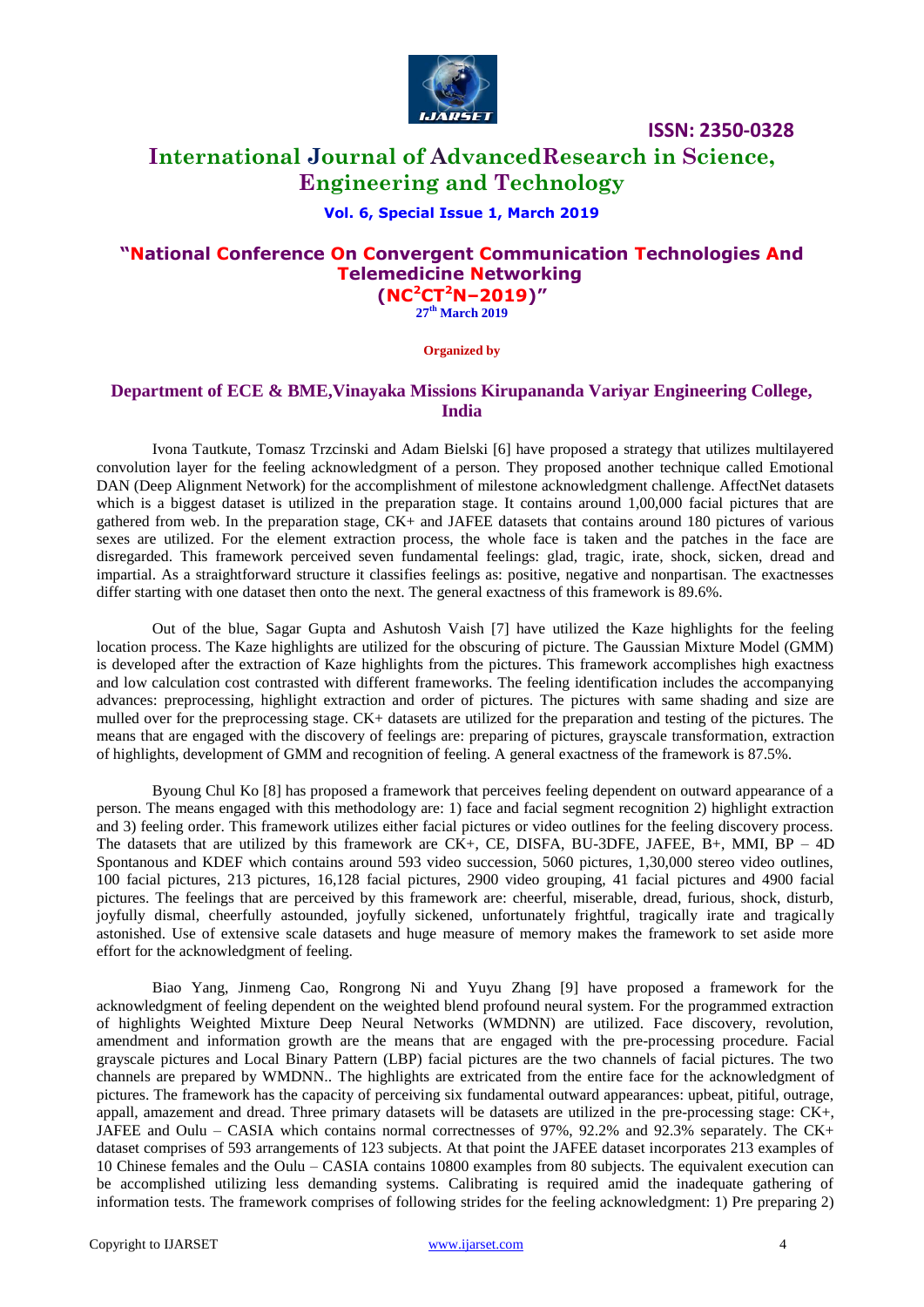

## **International Journal of AdvancedResearch in Science, Engineering and Technology**

#### **Vol. 6, Special Issue 1, March 2019**

## **"National Conference On Convergent Communication Technologies And Telemedicine Networking (NC<sup>2</sup>CT<sup>2</sup>N–2019)"**

**27 th March 2019**

**Organized by**

#### **Department of ECE & BME,Vinayaka Missions Kirupananda Variyar Engineering College, India**

Feature extraction from grayscale facial pictures 3) Feature extraction from LBP facial pictures 4) Weighted combination of various yields. The primary goal of this framework is to accelerate the calculation by improving the system. The general precision of this framework is about 96.98%.

ZhanpengZhang, PingLuo, ChenChangeLoy and XiaoouTang [10] have proposed a framework that changed from feeling acknowledgment to relational connection expectation. Every one of the examples in the datasets must contains age, sex and articulations. In this framework, the head stances of an individual likewise thought about. Siamese model is utilized for the expectation of relational relations. Articulation in the Wild (ExpW) datasets are utilized in this framework that contains right around 90,000 web pictures. Seven fundamental feelings can be perceived utilizing this framework: furious, disturb, dread, glad, tragic, shock and impartial. Eight relational attributes can be perceived in this framework: overwhelming, aggressive, trusting, war, benevolent, included, expressive and guaranteed. Left profile, left, frontal, right, right profile are the represents that are utilized for the relational connection expectation. The general exactness of the framework is about 74.5%.

#### **III. EXISTING SYSTEM**

Numerous applications are accessible for the acknowledgment of feelings. The current framework includes the accompanying stages: 1) preparing stage 2) pre – handling 3) face discovery 4) highlight extraction 5) feeling acknowledgment. In the more seasoned systems, for the acknowledgment of human feelings numerous datasets are utilized. The preparation stage includes the utilization of these datasets for the accurate acknowledgment of feeling. The datasets may contain pictures, recordings of different subjects and their diverse feelings. In some cases the acknowledgment of feelings of people other than the people in the datasets is troublesome. The quantity of subjects in the datasets differs starting with one dataset then onto the next. A portion of the critical datasets is CK+, JAFEE, ISE datasets, and so forth. Likewise, the preparation period of the datasets devours additional time. The current framework utilized the Viola Jones calculation and dynamic shape demonstrates for the acknowledgment of feelings. The significant disadvantage of the current frameworks were 1) removes such huge numbers of highlight focuses for the acknowledgment of feelings 2) the multifaceted nature of the framework was high 3) the feelings might be wrongly perceived 4) hard to execute continuously condition. The execution of music player isn't such a great amount of powerful in the current framework.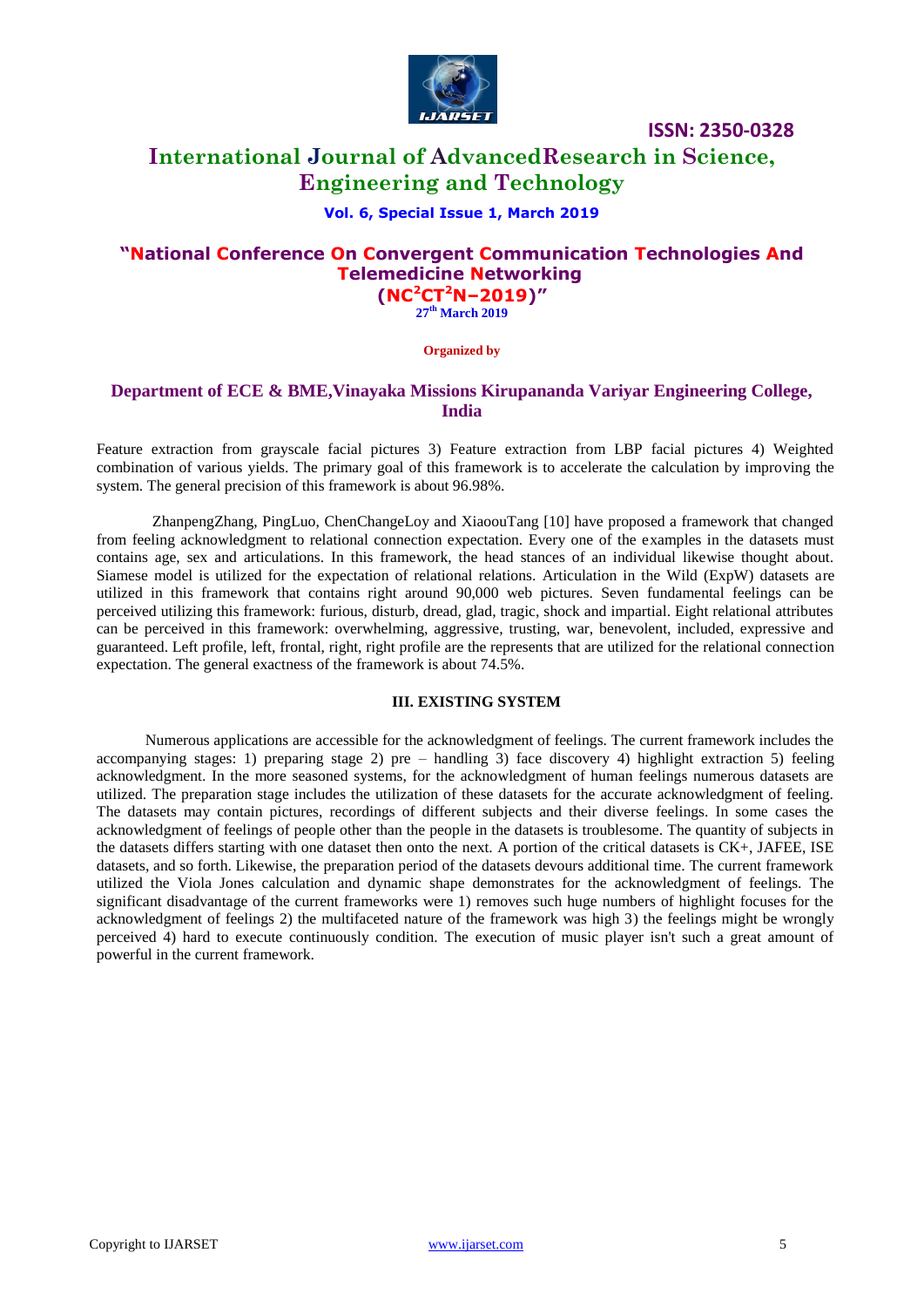

# **International Journal of AdvancedResearch in Science, Engineering and Technology**

## **Vol. 6, Special Issue 1, March 2019**

# **"National Conference On Convergent Communication Technologies And Telemedicine Networking**

**(NC<sup>2</sup>CT<sup>2</sup>N–2019)" 27 th March 2019**

#### **Organized by**

## **Department of ECE & BME,Vinayaka Missions Kirupananda Variyar Engineering College, India**



Fig 1: Architecture of existing system

#### **IV.PROPOSED SYSTEM**

In this project, the feeling of the individual is recognized without the use of any datasets. This framework includes the accompanying stages: 1) face discovery 2) pre preparing 3) highlight extraction 4) feeling acknowledgment 5) playing music. At first the substance of an individual is distinguished utilizing the web camera that is accessible in the framework. At that point the highlights are extricated from the eyes and lips of the caught face. In light of the extricated highlights the feeling of an individual can be perceived. The feelings are recognized utilizing the SVM classification. After the acknowledgment of feeling, a melody is played by the perceived feeling. The order of music is performed by KNN classification.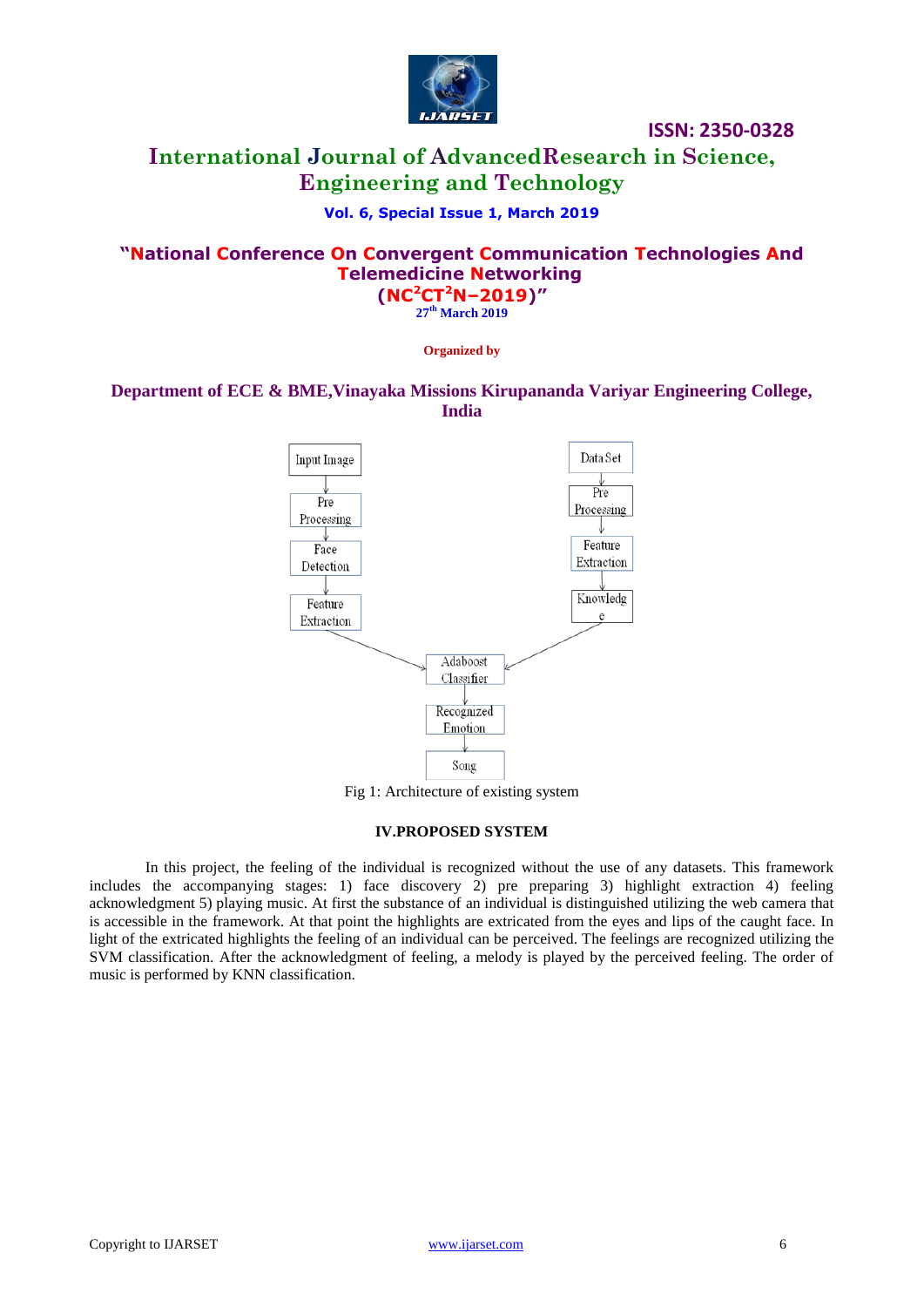

# **International Journal of AdvancedResearch in Science, Engineering and Technology**

## **Vol. 6, Special Issue 1, March 2019**

## **"National Conference On Convergent Communication Technologies And Telemedicine Networking (NC<sup>2</sup>CT<sup>2</sup>N–2019)"**

**27 th March 2019**

**Organized by**

## **Department of ECE & BME,Vinayaka Missions Kirupananda Variyar Engineering College, India**



Fig 2: Architecture of proposed system

#### **V. CONCLUSION**

We proposed an ongoing feeling acknowledgment framework for the acknowledgment of feeling and play melodies as indicated by the perceived feeling. This framework utilizes the SVM arrangement and KNN calculation for the acknowledgment of feeling and explanation of music in players separately. As far as anyone is concerned, this is the principal continuous facial feeling acknowledgment framework which does not utilizes any datasets for the preparation of pictures. This framework perceives four essential feelings: glad, dismal, irate, rest and nonpartisan. This framework is very helpful to the outwardly tested individuals as they can't ready to play tunes by their own. As the future upgrade of this undertaking, we are intended to build up an android application utilizing this framework. As it is the principal feeling acknowledgment framework without the utilization of datasets, it can't be contrasted and other existing framework. The outcome investigation of the framework in examination with different frameworks that utilizes SVM grouping is as per the following:

| ITITI JE                                                                                              | <b>ALGORITHM</b>      | <b>ACCURACY</b> |
|-------------------------------------------------------------------------------------------------------|-----------------------|-----------------|
| Real Time Facial<br><b>Expression Recognition</b><br>in Video using Support<br><b>Vector Machines</b> | SVM<br>classification | 60.7%           |
| A Survey and<br>Real-World User<br>Experiences in Mixed<br>Reality                                    | SVM<br>classification | 90%             |